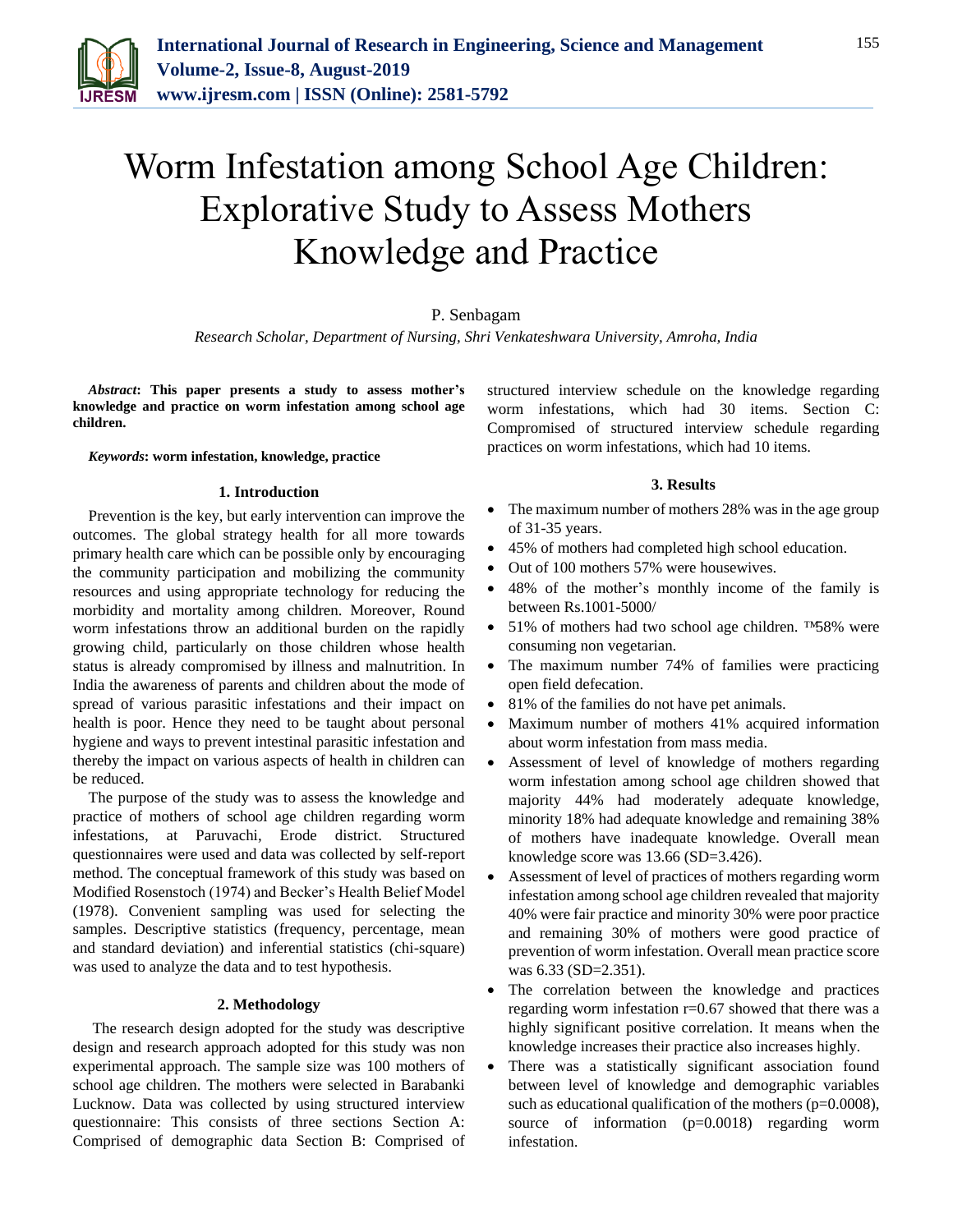

- There was a statistically significant association found between level of practice and demographic variables such as educational qualification of the mothers (p=0.0001), source of information (p=0.0023) regarding worm infestation.
- Research hypothesis stated were accepted.

#### **4. Discussion**

The finds of the study revealed the knowledge and practice regarding worm infestation among the mothers of school age children. Assessment of level of knowledge of mothers regarding worm infestation among school age children showed that majority 44% had moderately adequate knowledge, minority 18% had adequate knowledge and remaining 38% of mothers have inadequate knowledge. Overall mean knowledge score was 13.66 (SD=3.426)

Assessment of level of practices of mothers regarding worm infestation among school age children revealed that majority 40% were fair practice and minority 30% were poor practice and remaining 30% of mothers were good practice of prevention of worm infestation. Overall mean practice score was 6.33 (SD=2.351).

The result of this study supported the findings Mascie-Taylor GG, (2001) conducted study in Bangladesh sated that carried out the impact of regular health education in improving knowledge, attitude and practices in the control of intestinal parasites was examined in four rural-areas of Bangladesh; two areas received health education and the other two areas were controls. By the end of the 18-month study, households receiving health education showed highly significant improvements in knowledge, water and sanitation facilities and personal hygiene compared with households in the control areas.

To correlate the knowledge and practice of worm infestation among the mothers of school age children. The correlation between the knowledge and practices regarding worm infestation  $r=0.67$  showed that there was a highly significant positive correlation. It means when the knowledge increases their practice also increases highly. This finding is supported by Gunawardena GS et.al (2007) conducted study in Srilanka stated studied about the knowledge and practice of childrens affecting the prevalence of ascaries infection in a low - country tea plantation in Srilanka. Most (90.3%) obtained their drinking water from common taps, and 48.8% boiled their drinking water. In congested living conditions with poor sanitary facilities, the level of faecal contamination of the environment is invariably high. Even under these conditions, however, good hygiene and the boiling of all drinking water can reduce the risks of Ascaris infection. In the study setting and in. similar environments, regular anthelminthic therapy, improvements in housing conditions and sanitary facilities, and health education, to promote risk-reducing patterns of behaviour, the study revealed that there is a positive correlation between knowledge and practice of the children.

To find out the association between the knowledge of

mothers regarding worm infestation and selected demographic variables. There was a statistically significant association found between level of knowledge and demographic variables such as educational qualification of the mothers ( $p=0.0008$ ), source of information (p=0.0018) regarding worm infestation. , There was a statistically significant association found between level of practice and demographic variables such as educational qualification of the mothers (p=0.0001), source of information (p=0.0023) regarding worm infestation Research hypothesis stated were accepted. These findings are supported by Hosain GM, (2007) conducted study in UK stated investigated impact of sanitation and health education on intestinal parasites infection among mothers of school age Children to determine the impact of sanitary latrine use. This result is consistent with observations that the effect of sanitation and health education is slow to develop. It shows that significant association between practices and educational status of parents. Concerted primary healthcare activities with community development efforts should be undertaken to improve the overall living conditions of the people of this area to control this problem.

#### **5. Conclusion**

The present study assessed the knowledge and practices of mothers regarding worm infestation among school age children. The result revealed that majority 42% of the mothers moderately adequate knowledge regarding worm infestation and 44% of them had fair practices towards prevention of worm infestations. Demographic variables have influence on the knowledge and practices of mother regarding worm infestation among the school age children. There is a positive relation between knowledge and practice regarding worm infestation among the school age children.

#### **References**

- [1] Akbar K. Ahmad (2005), Frequency of intestinal parasitic infestation in children of 5- 12 years of age in abbottabad, Journal of Paediatrics, 5 p. 52.
- [2] Albonico.M (1996), Control of intestinal parasitic infections in seychell, A comprehensive and sustainable approach, WHO Bulletin, 74 (6), Pp 577-586.
- [3] Bora D.et al (2003), Status of soil transmitted helminthic infestation in an urban locality of Assam, Journal of communicable diseases, 35, pp. 273- 278.
- [4] Bundy Dap et.al (1991), Evaluating measures to control intestinal parasitic infections, World Health Statistics Quarterly, 45 (3), Pp 168-179.
- [5] C. Savoli (1999), Intestinal helminthes infestation among school children in Visakhapatnam, Indian journal of pediatrics, 66 (3), Pp 61-63.
- [6] Farag Z, Bassly and S. Schulery A.R (1994), Blood loss in a Egyptian farmers infected with Ancylostoma duodental, Transactions of Royal society of Tropical Medicine and Hygiene, 12(3), Pp:486-90
- [7] Gupta and R.S. Meena (2003), Soil transmitted intestinal helminthes infections in urban and rural areas of alwar district, journal of communicable disease, 35(4), Pp:306-309.
- [8] Justus. J. Sclufferes (1998), Essentials of Healthy livening Environmental Health, journal of public health, 5 (2), Pp:357-365.
- [9] Mahler (1984), Message for world health day WHO regional office for South East Asia, New Delhi.
- [10] Mascie Taylor C. G. (2003), The cost effectiveness of health education in improving knowledge and awareness about intestinal parasites in rural Bangaldesh, journal of elono human biology, 1 (3), pp. 321-330.